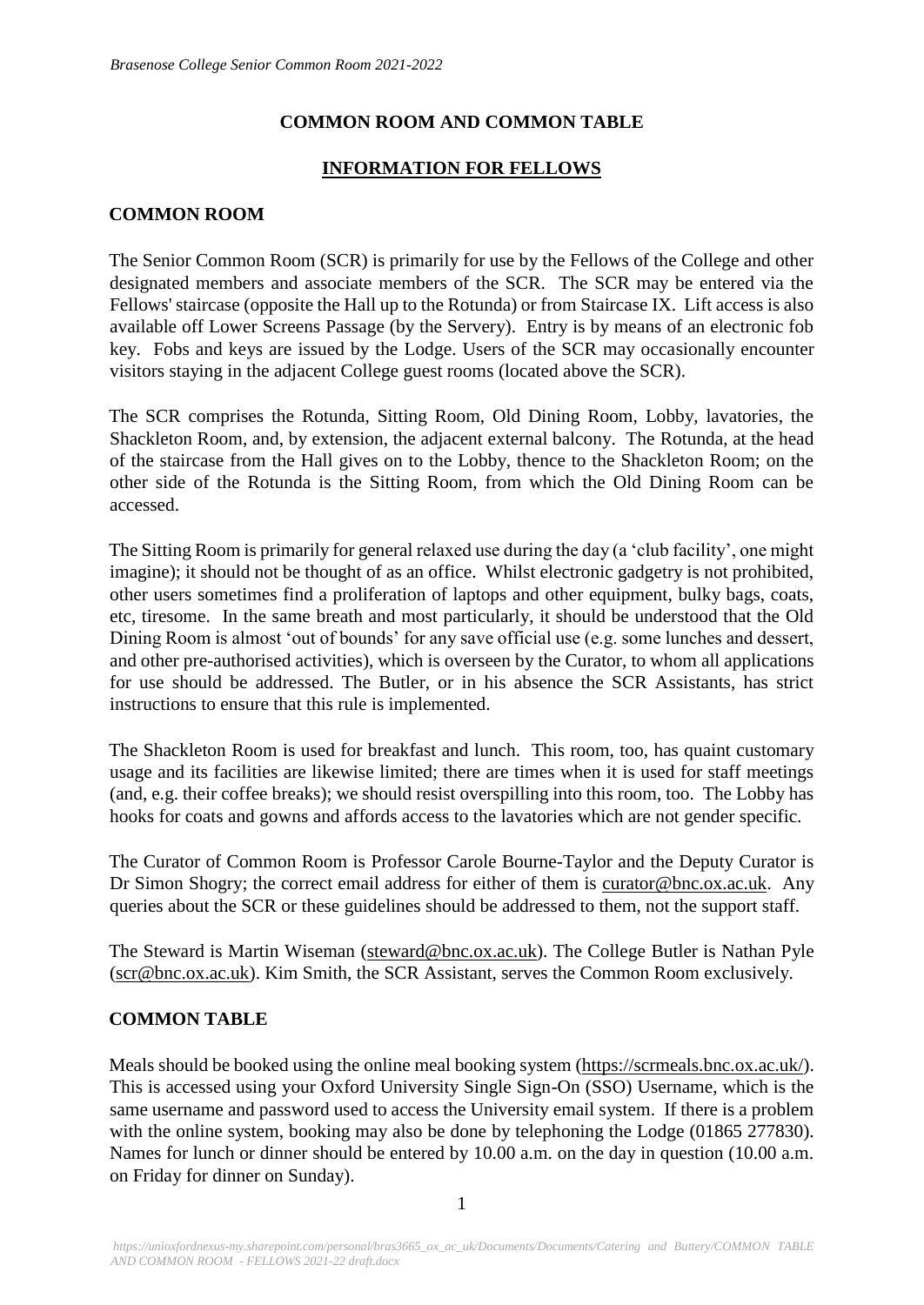## **CHARGES**

Breakfast, lunch and dinner are Common Table meals, and Fellows are not charged for them. All drinks and desserts are charged to the batels (account) of the Fellow consuming them. Fellows are also charged for the meals, desserts and drinks consumed by their guests. The charge for wine at dinner and dessert will reflect the true cost of the wine divided among those who drink it.

Fellows may charge the cost of entertaining professional colleagues in the course of their duties to their Hospitality Allowance. The cost may be charged to a College budget only if the guest is involved in a project connected with business for the benefit of the College, and only with the prior agreement of the relevant budget holder or Bursar.

The annual subscription fee for the Common Room is charged automatically to batels.

#### *Common Room Drinks*

It is the responsibility of individuals to ensure that any drinks taken from the refrigerator or cabinets located within the Common Room are clearly recorded in capital letters on the sheets provided. Fellows are asked to ensure that this responsibility is observed by those who may not be familiar with the Common Room, such as guests at dinner or staying in the guest rooms.

## **BREAKFAST**

Breakfast is available for College Fellows, Academic Visitors, guests residing in the Fellows' Guest Rooms and others with breakfast entitlement. There is no need to sign up for breakfast.

### *During term time*

A buffet-style breakfast is served in the Shackleton Room from 8.15 a.m. to 9.00 a.m. Monday to Friday. Brunch is served between 11.00 a.m. and 12.15 p.m. on Saturday and Sunday.

#### *During vacation*

Breakfast is served in the Shackleton Room from 8.15 a.m. to 9.00 a.m. Monday to Friday only.

A self-service continental breakfast is available from 9.00 a.m. to 9.30 a.m. at weekends in the Shackleton Room, unless otherwise advised. Guests residing in Fellows' Guest Rooms or equivalent should be asked to tell the Lodge on arrival if they wish to take breakfast at weekends.

### **LUNCH**

### *Weekdays*

Lunch is served in the Shackleton Room from 12.45 p.m. to 1.45 p.m. Monday to Friday.

Fellows are asked to sign up for lunch before 10.00 a.m. on the day in question.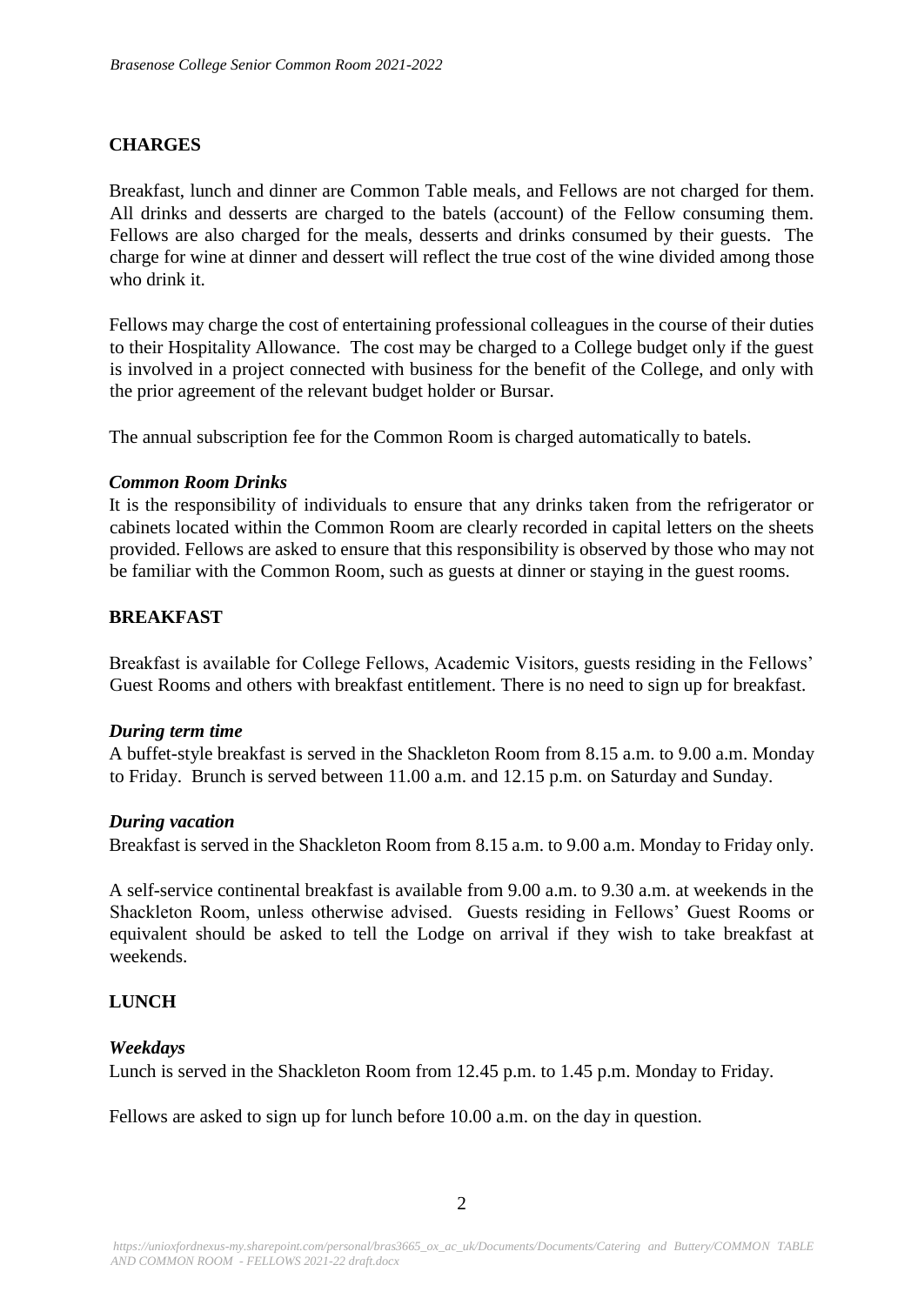Places for lunch are laid until 1.45 p.m. Since space is limited, seats should be vacated as soon as the meal is finished and as soon as possible after 1.45 p.m. to enable the staff to clear at 2.00 p.m.

## *Weekends*

Lunch is not served at weekends. Fellows may take brunch in Hall at any time between 11.00 a.m. and 12.15 p.m. on Saturday and Sunday. This is a self-service meal through the Servery.

Please note that it is a College convention that spouses or partners should not be invited as guests to lunch on a regular basis.

A takeaway lunch service, bookable on a Upay app/website, was introduced during the pandemic. This service will continue in Michaelmas Term 2021 in addition to lunch in the Shackleton Room. You can request Upay login credentials from the IT office [\(computer.office@bnc.ox.ac.uk\)](mailto:computer.office@bnc.ox.ac.uk) and a guide "Upay Order Ahead SCR/Staff Packed Lunch" is available on request.

# **TEA**

Afternoon tea is available in Common Room from 4.00 p.m. to 5.00 p.m. Monday to Friday from  $0<sup>th</sup>$  to  $9<sup>th</sup>$  week. No booking is necessary.

# **DINNER**

Dinner is provided if one or more College Fellows have signed up, and it is served in Hall at 7.15 p.m., Monday to Friday. Sunday dinner is served in Hall at 7.30 p.m. There is no dinner on Saturday night. Out of term dinner is served in the Old Dining Room from Monday to Friday.

Dessert is also served on Tuesday, Friday and Sunday in term time, which are formal Guest Nights.

Any Fellow may bring up to three guests to dinner on any evening, as above.

Names for dinner should be entered by 10.00 a.m. (10.00 a.m. on Friday for dinner on Sunday). The names of any guests for dinner should be included, and how the cost is to be met. Fellows should indicate, when entering their names for dinner, any allergies or special dietary requirements and, on dessert nights (Sunday, Tuesday and Friday), whether or not they propose to stay for dessert in Common Room.

Please note that the maximum number of spaces available for dessert is 22 and if dessert is full, the booking system will not allow you to sign up for dessert. On special occasions a 'standing dessert', which may accommodate more participants, may be permitted by the Curator.

Fellows who have not signed up may take dinner from the Servery when Informal Hall occurs on Monday, Wednesday, Thursday and Saturday evenings  $(6.15 - 7.00 \text{ p.m.})$ . On guest nights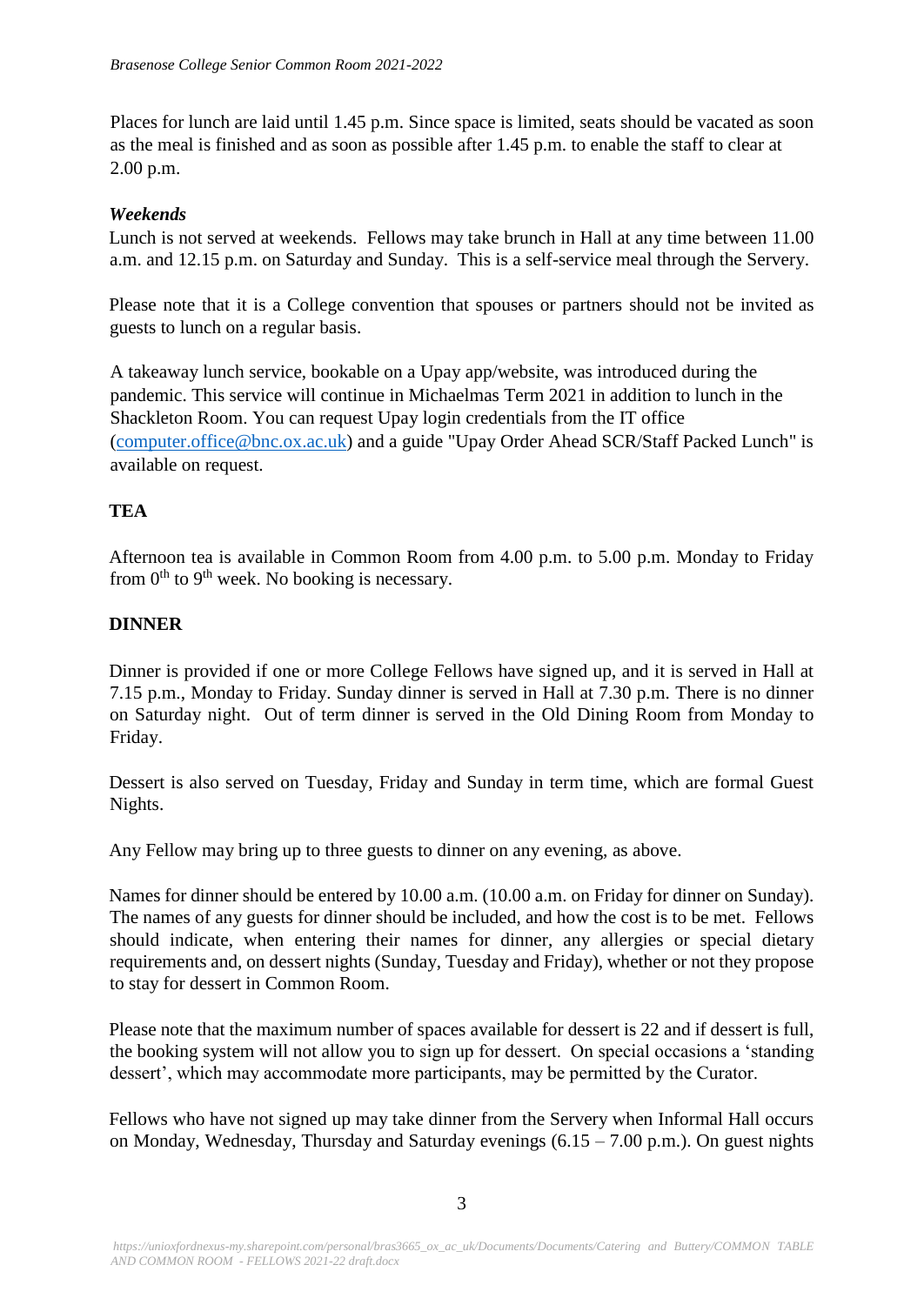(Tuesday and Friday), Informal Hall is from 5.45 – 6.15 p.m. There is no Informal Hall on Sunday.

The place of assembly for dinner is the Common Room. Guests should be introduced to the Principal or the presiding Fellow before dinner. When dinner is announced, the Principal or presiding Fellow will lead those dining into the Hall and Fellows with guests should enter first. Once in place, the diners should stand in silence until the grace is said. After the closing grace, they should remain in their places while the Principal or presiding Fellow leaves the Hall. Please brief your guests in advance.

When dinner is served in Hall, the seat at the north end of the High Table (towards the Old Quad) is assigned to the Vice-Principal when he is dining or to the next most senior Fellow, and that at the south end to the Bursar when he is dining or to the next most senior Fellow. In the absence of the Principal, the Vice-Principal or the most senior Fellow presides at dinner.

When a seating plan is drawn up by the Curators (which applies on dessert nights), it must be adhered to. On Sunday, the seating plan is drawn up by the Butler.

On Sunday, diners are encouraged to attend the Choir Drinks, usually in Lecture Room VII or the Medieval Kitchen and served after the evening service, before going into dinner. Choir Drinks normally begin around 7.00 p.m.

## *Dress code*

Some sartorial formality should be observed; College Fellows should wear MA gowns when dining in Hall, but not when dinner is served in the Common Room or at dessert in the Senior Common Room. Unless otherwise announced, the dress code for men at formal dinner is a jacket and tie and equivalent for women. Hosts should ensure that their guests are aware of this. Guests who are members of the University are welcome to wear gowns if they wish. (It is no longer suggested that dinner jackets should be worn on Sundays.)

### *Dessert*

In Oxford Colleges, dessert is a separate occasion in a separate room. Dessert at Brasenose usually takes place in the Old Dining Room within the SCR. Dessert is provided when at least four diners, which must include at least one College Fellow, have signed up for it.

At dessert, the Curator presides; in the absence of the Curator or the Deputy Curator, the most senior Fellow presides. The Principal sits at the west end of the table; in the Principal's absence, this place is occupied by the most senior Fellow (other than the Fellow presiding at dinner).

Snuff is also provided for those who wish to partake; should this be the case, it is customary that a Fellow will be able to offer the snuffbox to those present when directed by the presiding Fellow. That said, no pressure should be put on them or anyone else to offer or take the snuff.

The expectation is that dessert finish no later than an hour after the end of dinner, usually after the port has circulated twice. The presiding Fellow should rise and leave the room as an indication that dessert is concluded. All the remaining people at the table should leave as soon as possible after his or her departure. It is the responsibility of the presiding Fellow to ensure that the candles are extinguished and that the fire and lights in the room are turned off.